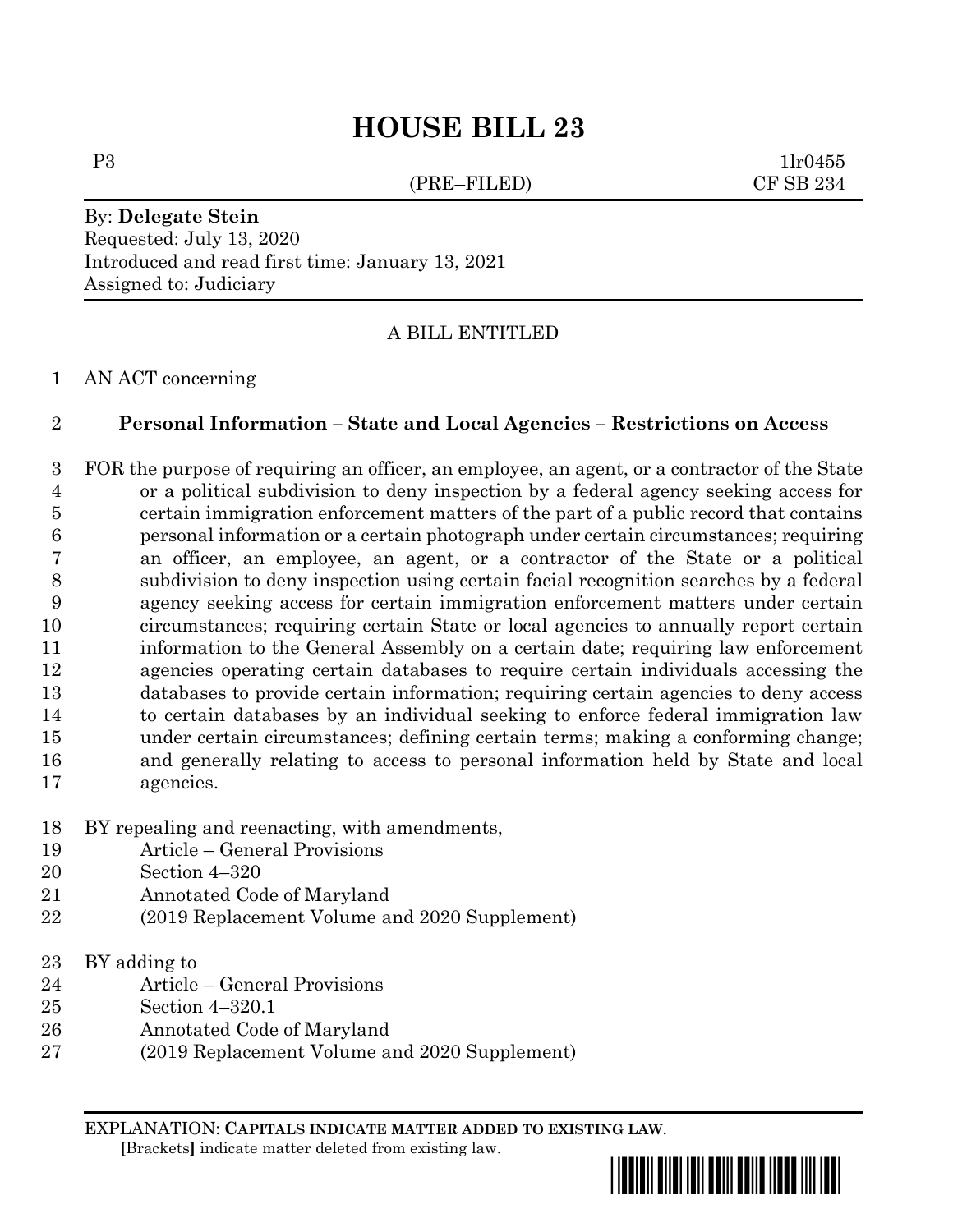**HOUSE BILL 23** BY adding to Article – Public Safety Section 3–523 Annotated Code of Maryland (2018 Replacement Volume and 2020 Supplement) SECTION 1. BE IT ENACTED BY THE GENERAL ASSEMBLY OF MARYLAND, That the Laws of Maryland read as follows: **Article – General Provisions** 4–320. (a) (1) In this section, "telephone solicitation" means the initiation of a telephone call to an individual or to the residence or business of an individual to encourage the purchase or rental of or investment in property, goods, or services. (2) "Telephone solicitation" does not include a telephone call or message: (i) to an individual who has given express permission to the person making the telephone call; (ii) to an individual with whom the person has an established business relationship; or (iii) by a tax–exempt, nonprofit organization. (b) Except as provided in subsections (c) through (f) of this section, a custodian may not knowingly disclose a public record of the Motor Vehicle Administration containing personal information. (c) A custodian shall disclose personal information when required by federal law. (d) (1) This subsection applies only to the disclosure of personal information for any use in response to a request for an individual motor vehicle record. (2) The custodian may not disclose personal information without written consent from the person in interest. (3) (i) At any time the person in interest may withdraw consent to disclose personal information by notifying the custodian. (ii) The withdrawal by the person in interest of consent to disclose personal information shall take effect as soon as practicable after it is received by the custodian. (e) (1) This subsection applies only to the disclosure of personal information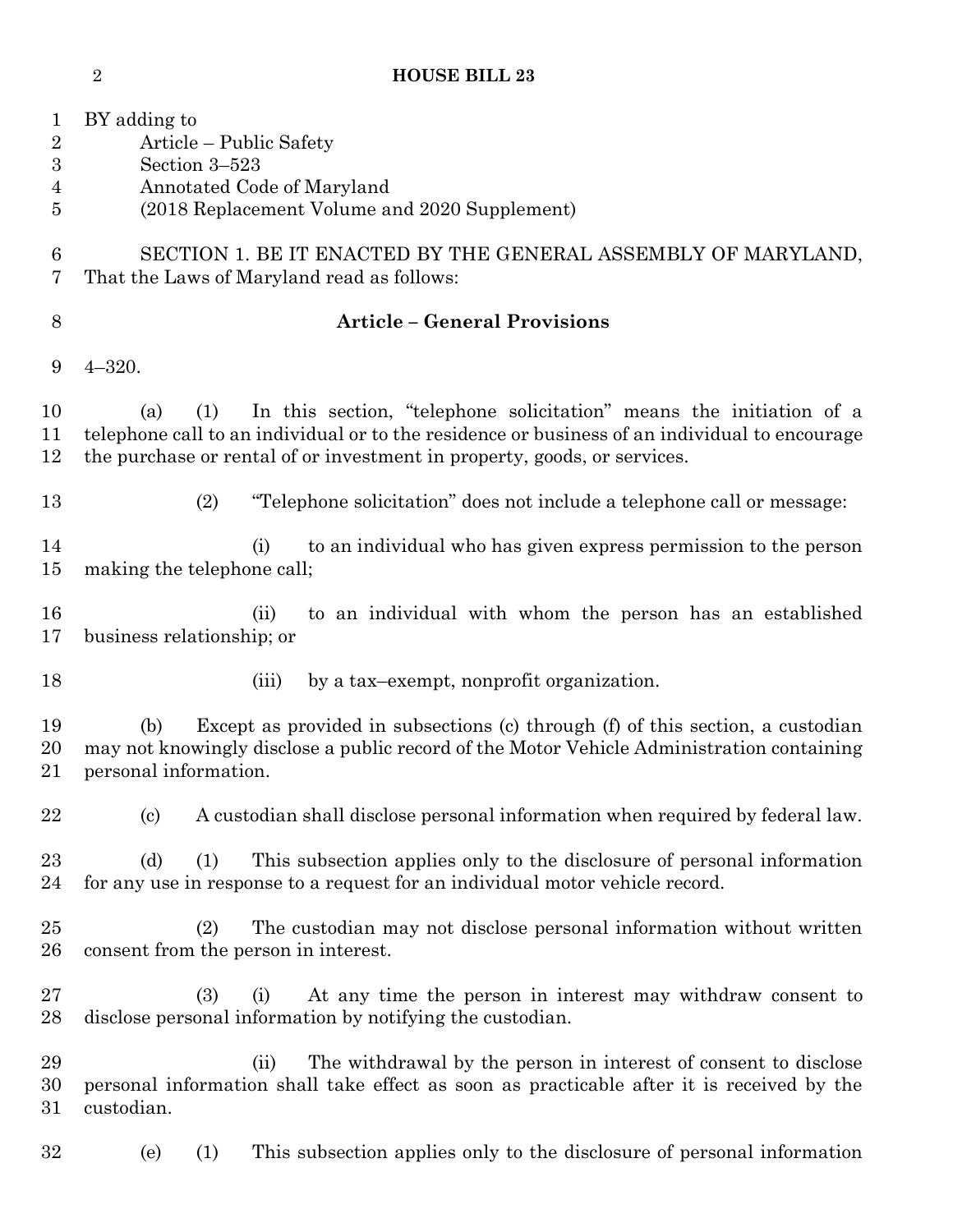## **HOUSE BILL 23** 3

| $\mathbf 1$                   |                                                       |       | for inclusion in lists of information to be used for surveys, marketing, and solicitations.                                                                                                                                                                                                                                                       |
|-------------------------------|-------------------------------------------------------|-------|---------------------------------------------------------------------------------------------------------------------------------------------------------------------------------------------------------------------------------------------------------------------------------------------------------------------------------------------------|
| $\overline{2}$<br>3           | (2)                                                   |       | The custodian may not disclose personal information for surveys,<br>marketing, and solicitations without written consent from the person in interest.                                                                                                                                                                                             |
| 4<br>$\overline{5}$           | (3)                                                   | (i)   | At any time the person in interest may withdraw consent to<br>disclose personal information by notifying the custodian.                                                                                                                                                                                                                           |
| 6<br>7<br>8                   | custodian.                                            | (ii)  | The withdrawal by the person in interest of consent to disclose<br>personal information shall take effect as soon as practicable after it is received by the                                                                                                                                                                                      |
| 9<br>10                       | (4)<br>subsection for use in telephone solicitations. |       | The custodian may not disclose personal information under this                                                                                                                                                                                                                                                                                    |
| 11<br>12<br>13                | (5)<br>Vehicle Administration.                        |       | Personal information disclosed under this subsection may be used only<br>for surveys, marketing, or solicitations and only for a purpose approved by the Motor                                                                                                                                                                                    |
| 14<br>$15\,$                  | (f)                                                   |       | Notwithstanding subsections (d) and (e) of this section, AND SUBJECT TO $\S$<br>4-320.1 OF THIS SUBTITLE, a custodian shall disclose personal information:                                                                                                                                                                                        |
| 16<br>17                      | (1)                                                   |       | for use by a federal, state, or local government, including a law<br>enforcement agency, or a court in carrying out its functions;                                                                                                                                                                                                                |
| 18                            | (2)                                                   |       | for use in connection with matters of:                                                                                                                                                                                                                                                                                                            |
| 19                            |                                                       | (i)   | motor vehicle or driver safety;                                                                                                                                                                                                                                                                                                                   |
| 20                            |                                                       | (ii)  | motor vehicle theft;                                                                                                                                                                                                                                                                                                                              |
| 21                            |                                                       | (iii) | motor vehicle emissions;                                                                                                                                                                                                                                                                                                                          |
| 22                            |                                                       | (iv)  | motor vehicle product alterations, recalls, or advisories;                                                                                                                                                                                                                                                                                        |
| 23                            |                                                       | (v)   | performance monitoring of motor vehicle parts and dealers; and                                                                                                                                                                                                                                                                                    |
| 24<br>25                      | vehicle manufacturers;                                | (vi)  | removal of nonowner records from the original records of motor                                                                                                                                                                                                                                                                                    |
| 26<br>$27\,$<br>$^{28}$<br>29 | (3)                                                   |       | for use by a private detective agency licensed by the Secretary of State<br>Police under Title 13 of the Business Occupations and Professions Article or a security<br>guard service licensed by the Secretary of State Police under Title 19 of the Business<br>Occupations and Professions Article for a purpose allowed under this subsection; |

 (4) for use in connection with a civil, an administrative, an arbitral, or a criminal proceeding in a federal, state, or local court or regulatory agency for service of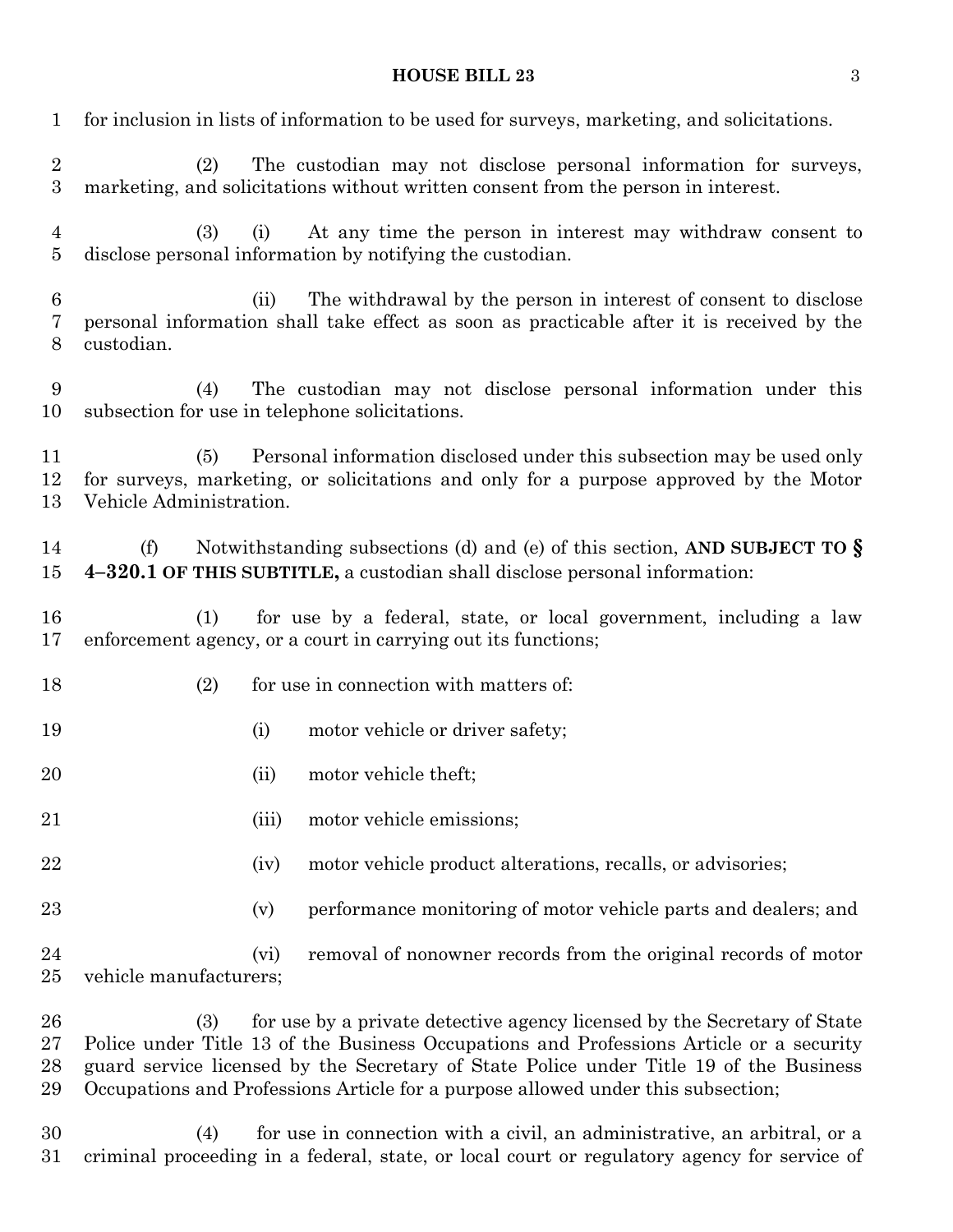#### **HOUSE BILL 23**

 process, investigation in anticipation of litigation, and execution or enforcement of judgments or orders;

 (5) for purposes of research or statistical reporting as approved by the Motor Vehicle Administration provided that the personal information is not published, redisclosed, or used to contact the individual;

 (6) for use by an insurer, an insurance support organization, or a self–insured entity, or its employees, agents, or contractors, in connection with rating, underwriting, claims investigating, and antifraud activities;

 (7) for use in the normal course of business activity by a legitimate business entity or its agents, employees, or contractors, but only:

11 (i) to verify the accuracy of personal information submitted by the individual to that entity; and

 (ii) if the information submitted is not accurate, to obtain correct information only for the purpose of:

- 15 1. preventing fraud by the individual;
- 2. pursuing legal remedies against the individual; or
- 3. recovering on a debt or security interest against the individual;

 (8) for use by an employer or insurer to obtain or verify information relating to a holder of a commercial driver's license that is required under the Commercial Motor Vehicle Safety Act of 1986 (49 U.S.C. § 31101 et seq.);

 (9) for use in connection with the operation of a private toll transportation facility;

 (10) for use in providing notice to the owner of a towed or impounded motor vehicle;

- (11) for use by an applicant who provides written consent from the individual to whom the information pertains if the consent is obtained within the 6–month period before the date of the request for personal information;
- 29 (12) for use in any matter relating to:

 (i) the operation of a Class B (for hire), Class C (funeral and ambulance), or Class Q (limousine) vehicle; and

- 
- 32 (ii) public safety or the treatment by the operator of a member of the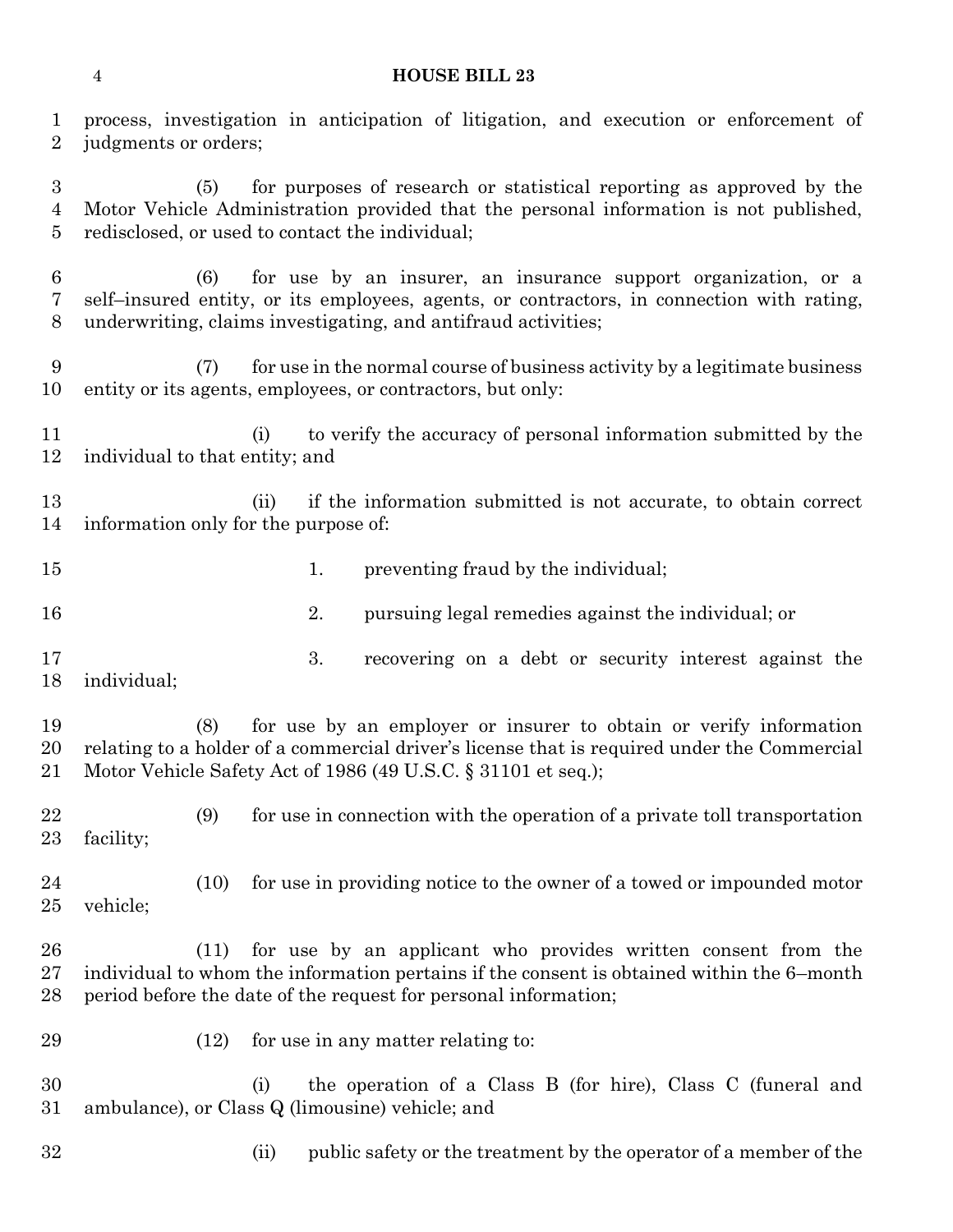#### **HOUSE BILL 23** 5

public;

 (13) for a use specifically authorized by State law, if the use is related to the operation of a motor vehicle or public safety; (14) for use by a hospital to obtain, for hospital security, information relating to ownership of vehicles parked on hospital property; (15) for use by a procurement organization requesting information under § 4–516 of the Estates and Trusts Article for the purposes of organ, tissue, and eye donation; (16) for use by an electric company, as defined in § 1–101 of the Public Utilities Article, but only: (i) information describing a plug–in electric drive vehicle, as defined in § 11–145.1 of the Transportation Article, and identifying the address of the registered owner of the plug–in vehicle; (ii) for use in planning for the availability and reliability of the electric power supply; and 15 (iii) if the information is not: 1. published or redisclosed, including redisclosed to an affiliate as defined in § 7–501 of the Public Utilities Article; or 2. used for marketing or solicitation; and (17) for use by an attorney, a title insurance producer, or any other individual authorized to conduct a title search of a manufactured home under Title 8B of the Real Property Article. (g) (1) A person receiving personal information under subsection (e) or (f) of this section may not use or redisclose the personal information for a purpose other than the purpose for which the custodian disclosed the personal information. (2) A person receiving personal information under subsection (e) or (f) of this section who rediscloses the personal information shall: (i) keep a record for 5 years of the person to whom the information is redisclosed and the purpose for which the information is to be used; and (ii) make the record available to the custodian on request. (h) (1) The custodian shall adopt regulations to implement and enforce this section.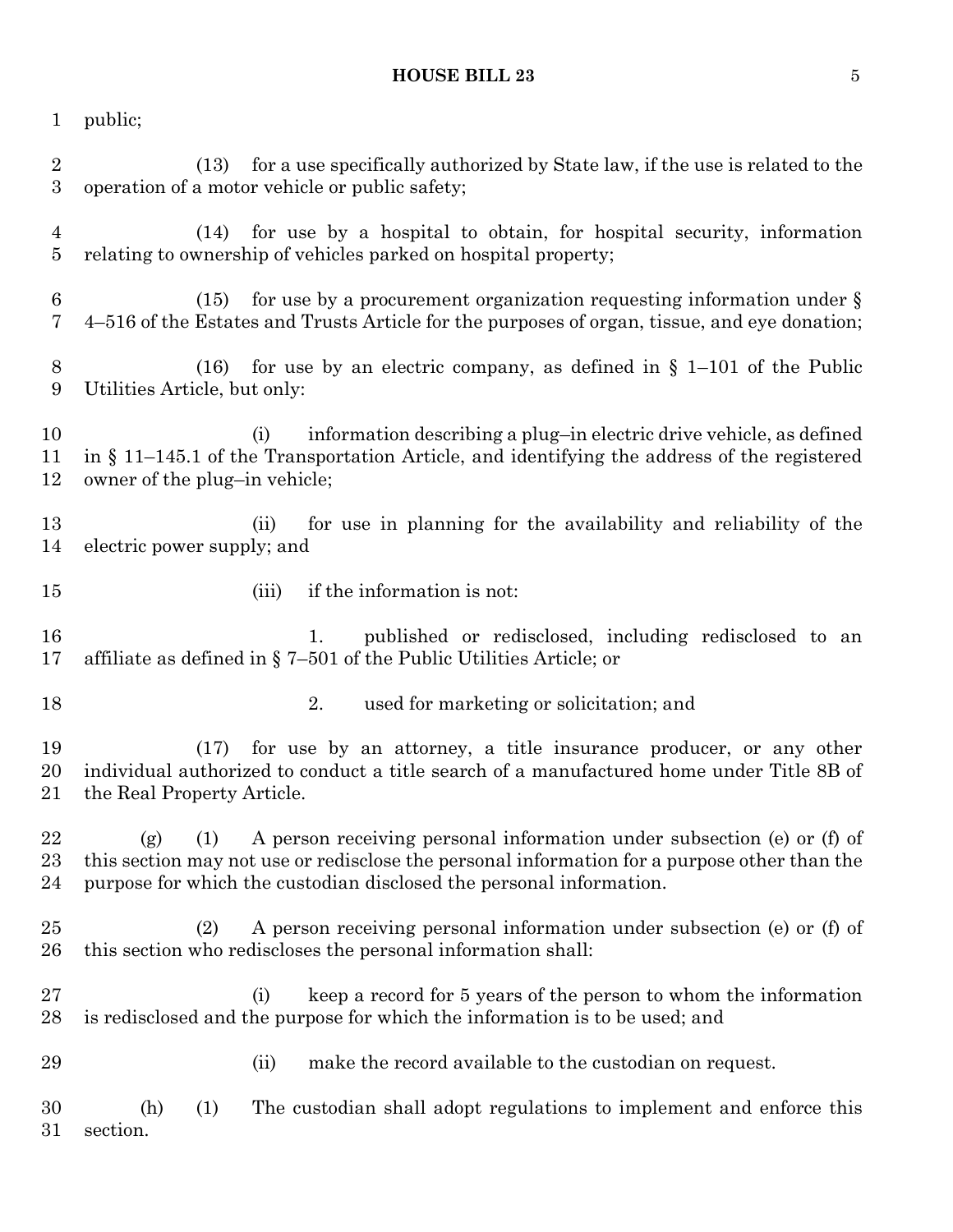#### **HOUSE BILL 23**

| ◢               | <u>NECOND HIAI CONTAINS LENSONAL INFONMATION ON II</u>  |
|-----------------|---------------------------------------------------------|
| $22\,$          | PHOTOGRAPH OF AN INDIVIDUAL BY ANY FEDERAL AGENCY SEI   |
| 23              | THE PURPOSE OF:                                         |
| 24              | (I)<br>CIVIL IMMIGRATION ENFORCEMENT; OR                |
| 25              | CRIMINAL IMMIGRATION ENFORCEME<br>(II)                  |
| 26              | OFFICER, EMPLOYEE, AGENT, OR CONTRACTOR IS PROVIDE      |
| 27 <sub>2</sub> | WARRANT ISSUED BY A FEDERAL COURT OR A COURT OF THIS ST |
| 28              | (2) NOTWITHSTANDING ANY OTHER PROVISION O               |
| 29              | OFFICER, AN EMPLOYEE, AN AGENT, OR A CONTRACTOR OF      |
| 30              | POLITICAL SUBDIVISION SHALL DENY INSPECTION USING A FAC |
| 31              | SEARCH OF A DIGITAL PHOTOGRAPHIC IMAGE OR ACTUAL ST     |
| $32\,$          | DIGITAL PHOTOGRAPHIC IMAGE BY ANY FEDERAL AGENCY SEE    |
| 33              | THE PURPOSE OF:                                         |
| 34              | (I)<br>CIVIL IMMIGRATION ENFORCEMENT; OR                |
|                 |                                                         |
|                 |                                                         |

 (2) (i) The custodian shall adopt regulations and procedures for securing from a person in interest a waiver of privacy rights under this section when an applicant requests personal information about the person in interest that the custodian is not authorized to disclose under subsections (c) through (f) of this section.

 (ii) The regulations and procedures adopted under this paragraph shall:

 1. state the circumstances under which the custodian may request a waiver; and

 2. conform with the waiver requirements in the federal Driver's Privacy Protection Act of 1994 and other federal law.

 (i) The custodian may develop and implement methods for monitoring compliance with this section and ensuring that personal information is used only for the purposes for which it is disclosed.

**4–320.1.**

 **(A) IN THIS SECTION, "FACIAL RECOGNITION" MEANS A BIOMETRIC SOFTWARE APPLICATION THAT IDENTIFIES OR VERIFIES A PERSON BY COMPARING AND ANALYZING PATTERNS BASED ON A PERSON'S FACIAL CONTOURS.**

 **(B) (1) NOTWITHSTANDING ANY OTHER PROVISION OF THIS TITLE, AN OFFICER, AN EMPLOYEE, AN AGENT, OR A CONTRACTOR OF THE STATE OR A POLITICAL SUBDIVISION SHALL DENY INSPECTION OF THE PART OF A PUBLIC RECORD THAT CONTAINS PERSONAL INFORMATION OR INSPECTION OF A PHOTOGRAPH OF AN INDIVIDUAL BY ANY FEDERAL AGENCY SEEKING ACCESS FOR THE PURPOSE OF:**

 **(II) CRIMINAL IMMIGRATION ENFORCEMENT, UNLESS THE OFFICER, EMPLOYEE, AGENT, OR CONTRACTOR IS PROVIDED WITH A VALID WARRANT ISSUED BY A FEDERAL COURT OR A COURT OF THIS STATE.**

 **(2) NOTWITHSTANDING ANY OTHER PROVISION OF THIS TITLE, AN OFFICER, AN EMPLOYEE, AN AGENT, OR A CONTRACTOR OF THE STATE OR A POLITICAL SUBDIVISION SHALL DENY INSPECTION USING A FACIAL RECOGNITION SEARCH OF A DIGITAL PHOTOGRAPHIC IMAGE OR ACTUAL STORED DATA OF A DIGITAL PHOTOGRAPHIC IMAGE BY ANY FEDERAL AGENCY SEEKING ACCESS FOR THE PURPOSE OF:**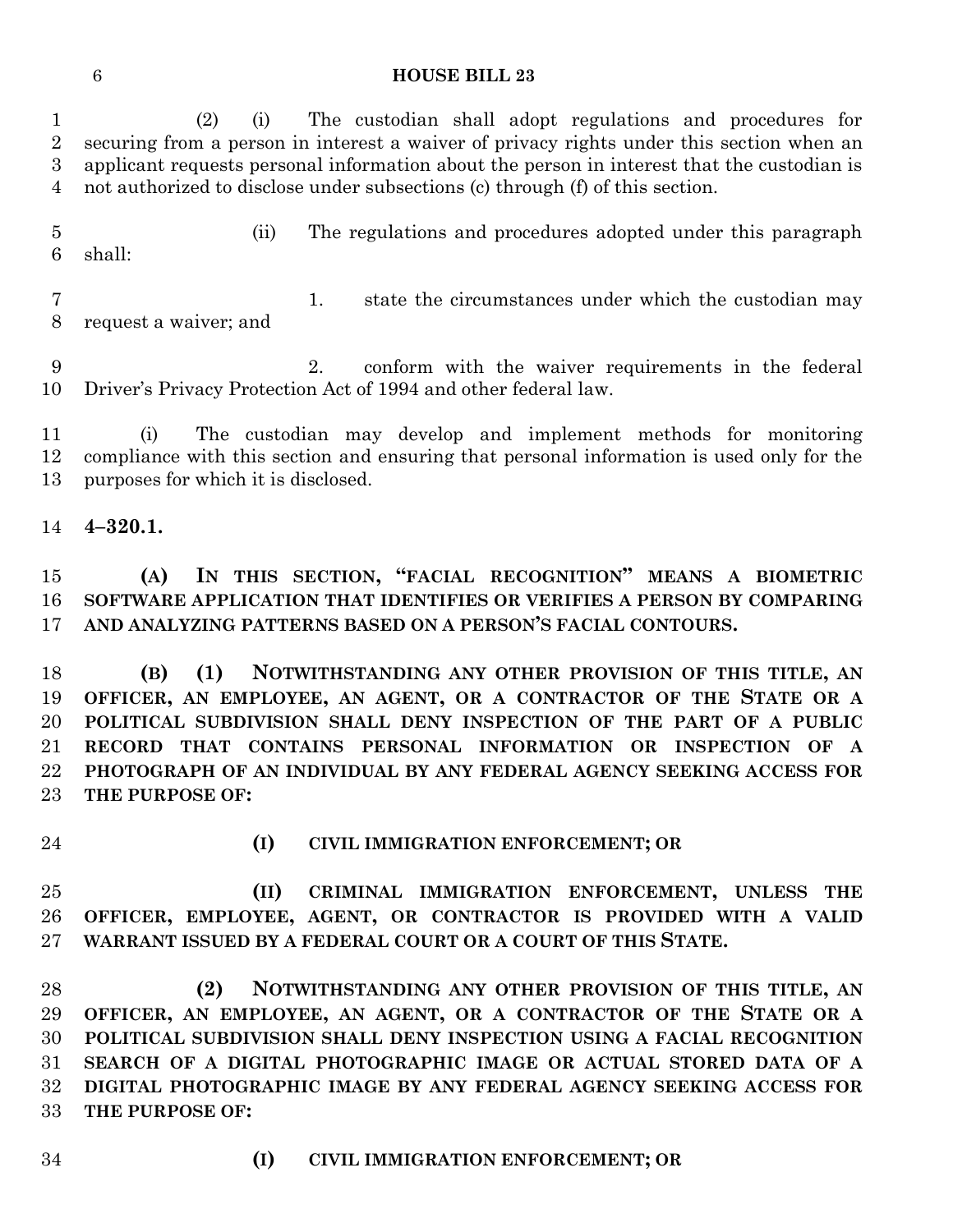**(II) CRIMINAL IMMIGRATION ENFORCEMENT, UNLESS THE OFFICER, EMPLOYEE, AGENT, OR CONTRACTOR IS PROVIDED WITH A VALID WARRANT ISSUED BY A FEDERAL COURT OR A COURT OF THIS STATE.**

 **(3) ON OR BEFORE JUNE 1, 2023, AND EACH JUNE 1 THEREAFTER, ANY STATE OR LOCAL AGENCY THAT RECEIVES A REQUEST FROM A FEDERAL AGENCY SEEKING ACCESS FOR THE PURPOSE OF CIVIL OR CRIMINAL IMMIGRATION ENFORCEMENT FOR PERSONAL INFORMATION, A PHOTOGRAPH OF AN INDIVIDUAL, OR A FACIAL RECOGNITION SEARCH SHALL REPORT TO THE GENERAL ASSEMBLY, IN ACCORDANCE WITH § 2–1257 OF THE STATE GOVERNMENT ARTICLE, THE FOLLOWING INFORMATION FOR THE IMMEDIATELY PRECEDING CALENDAR YEAR:**

 **(I) THE NUMBER OF REQUESTS RECEIVED FROM ANY FEDERAL AGENCY FOR PERSONAL INFORMATION, A PHOTOGRAPH OF AN INDIVIDUAL, OR A FACIAL RECOGNITION SEARCH;**

 **(II) THE NUMBER OF REQUESTS RECEIVED FROM ANY FEDERAL AGENCY FOR PERSONAL INFORMATION, A PHOTOGRAPH OF AN INDIVIDUAL, OR A FACIAL RECOGNITION SEARCH FOR WHICH A VALID WARRANT ISSUED BY A FEDERAL COURT OR A COURT OF THIS STATE WAS PROVIDED;**

 **(III) THE NUMBER AND PURPOSE OF FACIAL RECOGNITION SEARCHES COMPLETED BY THE STATE OR LOCAL AGENCY FOR ANY FEDERAL AGENCY BASED ON PERSONAL INFORMATION OR A PHOTOGRAPH OF AN INDIVIDUAL PROVIDED TO THE FEDERAL AGENCY BY A STATE OR LOCAL AGENCY; AND**

 **(IV) THE NUMBER OF INDIVIDUALS WHOSE PERSONAL INFORMATION OR PHOTOGRAPH WAS PROVIDED TO ANY FEDERAL AGENCY BY THE STATE OR LOCAL AGENCY.**

**Article – Public Safety**

**3–523.**

 **(A) IN THIS SECTION, "DATABASE" MEANS ANY DATABASE OPERATED BY STATE AND LOCAL LAW ENFORCEMENT AGENCIES, INCLUDING DATABASES MAINTAINED FOR A LAW ENFORCEMENT AGENCY BY A PRIVATE VENDOR.**

**(B) AN ENTITY OPERATING A DATABASE SHALL:**

 **(1) LIMIT ACCESS TO THE DATABASE TO INDIVIDUALS ACTING ON BEHALF OF A LAW ENFORCEMENT AGENCY; AND**